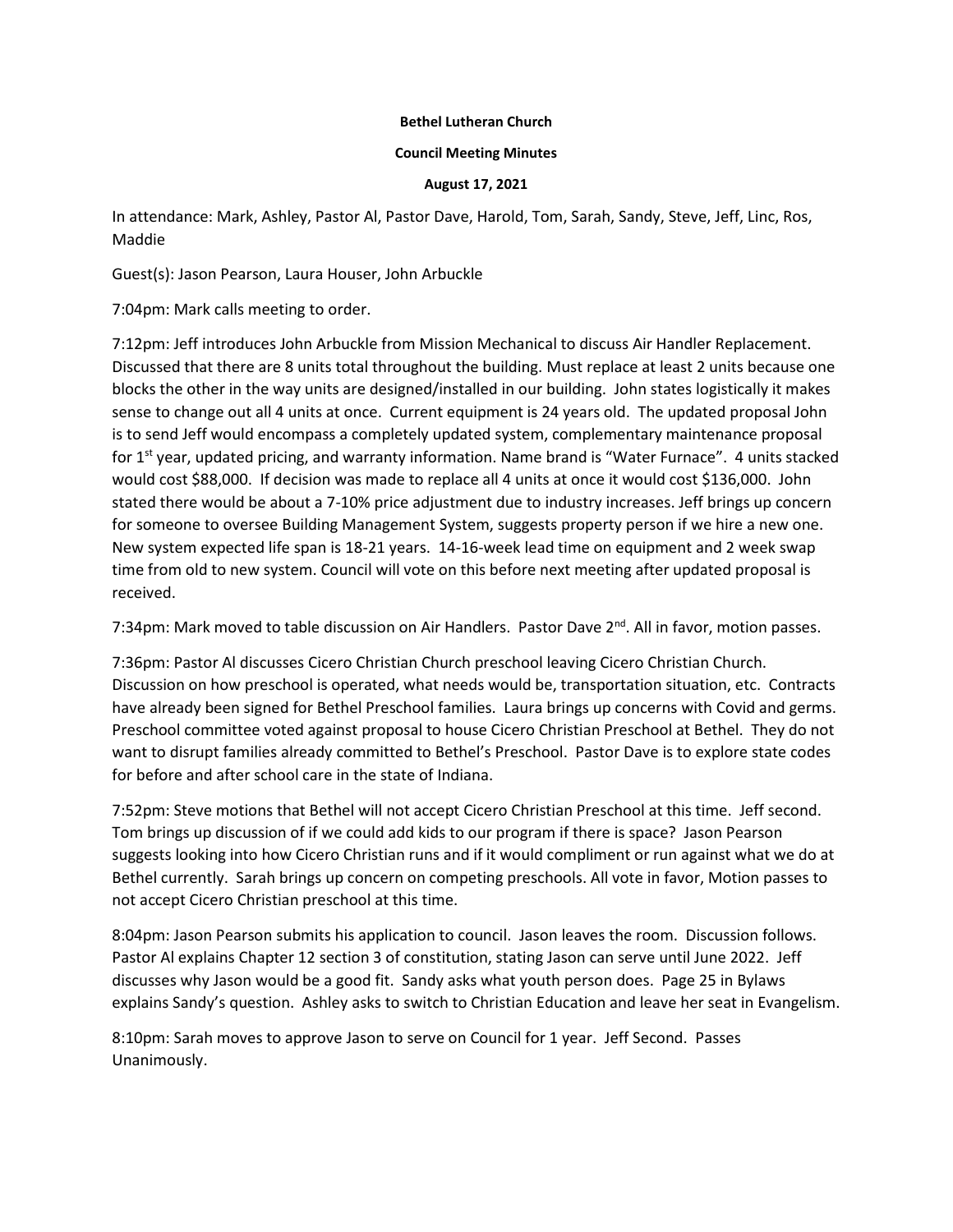8:12pm: Sarah moves to approve Ashley switching to Christian Education ministry head. Tom second. Passes unanimously.

8:13pm: Sarah brings up concern for deadlines on Council applications. Discussion follows. Mark will announce at Saturday service and publish in Happenings. Pastor Al will include in announcements at service on Sunday.

8:17pm: Pastor Al updates council on NALC discussions. NALC shared the following with him: communication, more upfront and direct on what Al will and will not oversee, direct communication between staff and council, offer more feedback in communication process, work better through groups/council, and that Pastor Al should not be the "ring leader".

8:24pm: Sarah addresses Saturday's work meeting and asks if it should be a combination of new and old council attending. Mark said it should be new council ONLY and will follow-up with communication to all.

8:29pm: Pastor Al discusses Mission Ministry Day and what that entails. Sept 12<sup>th</sup> will only have 1 service. Sunday at 10am, then congregational fellowship time @ ministry day. Will be published in FootPrints, sermon Series, etc.

8:34pm: Adjacent Property status – Tom Foreman describes property and what the plan could look like years down the road. There is a need to create a vision. Steve Horton describes past experiences with purchasing land and taking a "leap of faith". Tom discusses opportunity with property and that congregation member purchased due to time crunch with selling family. Purchase agreement date is July 26. Property must be transferred to church within 12 months. Stewardship campaign could be for a lump sum vs agreed amount OR payment plan by church OR debt reduction plan. Allow Bethel to invest on other opportunities.

8:44pm: Pastor Dave passes out Pastor Al Vision/Mission Statement. Council will cover this on retreat Saturday.

8:50pm: Mark brings up recommendation from NALC that Doug would need to be inactive in the church for 1 year. NALC wants Pastor Doug to send out letter to congregation. Tom discusses how Doug was confused and the letter would not "willingly" be from him. NALC never brought this up to our council. Tom asks that we discuss as a council. Council has never been in discussion about Doug taking a 1-year hiatus. Discussion with NALC and congregates included misconceptions of "forcing" Pastor Doug out. Jeff asks if there are any consequences for Doug if he does not follow NALC suggestion. Pastor Dave says there is no consequence. Jeff asks Pastor Al if he would have any trepidation if Doug were to stick around. Pastor Al says he has zero concern at all.

9:08pm: Steve motions to vote against NALC recommendation that Doug writes a letter and takes a 12 month hiatus. Tom Second, all in favor. motion passes.

9:15pm: Preschool and Sunday School plan for Covid. Pastor Al discusses who will handle overseeing those decisions. Ashley will take the lead w/ Laura and Pastor Al.

9:18pm: Harold discusses finances. Passes out timeline for the year. He will need budget material by Sept  $30<sup>th</sup>$ . October  $19<sup>th</sup>$  he hopes to have proposed budget. November we will purpose budget at congregational forum.